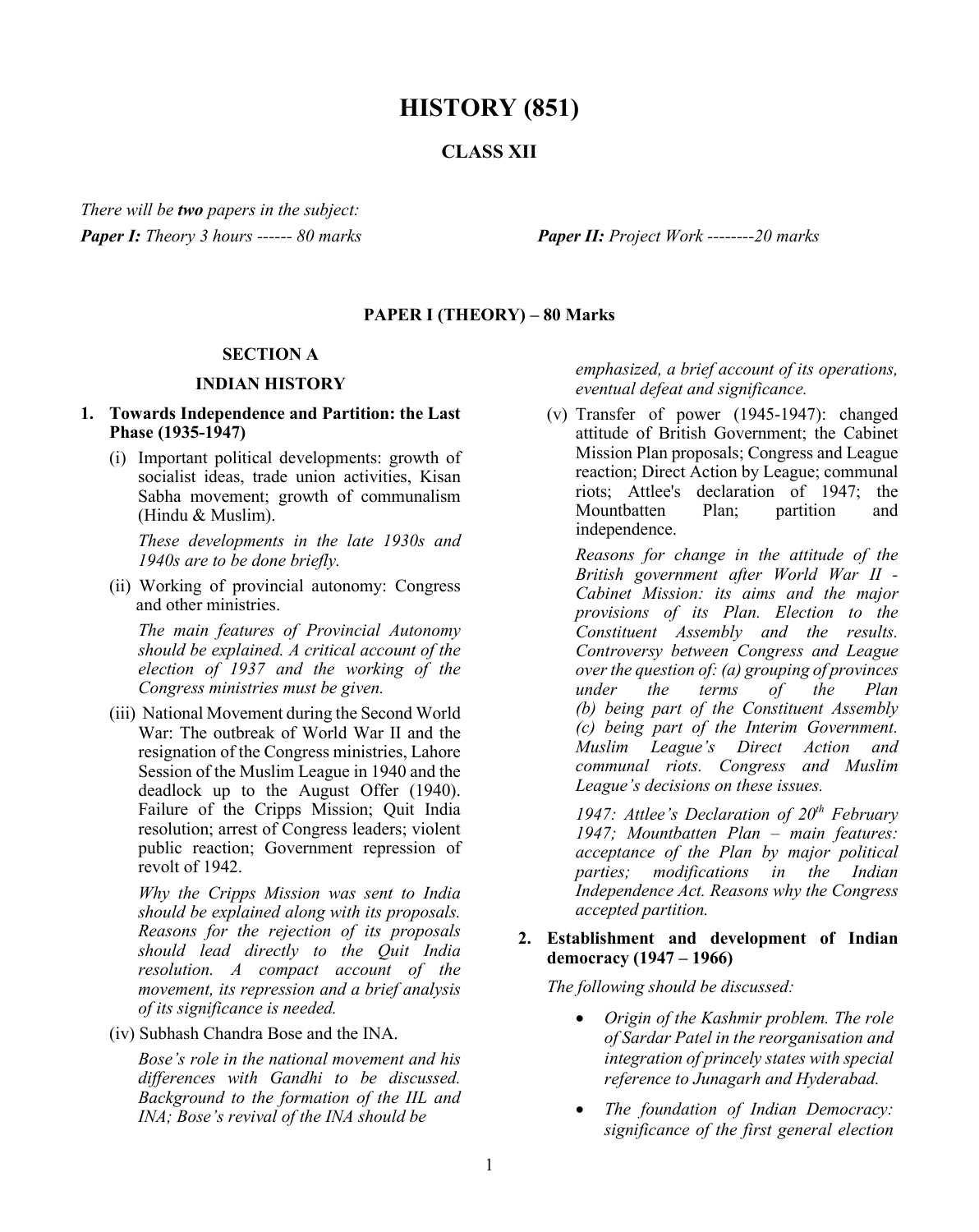*based on universal adult suffrage (1952): role of political parties, problems of preparation and their solutions, process, result and impact of the elections.*

- *The linguistic reorganisation of states: movement for linguistic reorganisation with particular reference to Andhra, Bombay and Punjab; redrawing of the map of India on the basis of linguistic identity.*
- **3. Challenges to Indian Democracy (1964 – 1977)** *The following to be discussed:*
	- *The role of the Syndicate: (a) In the appointment of Lal Bahadur Shastri in 1964 and Indira Gandhi in 1966 as prime minister. (b) Importance of the election of 1967: the factionalism in the Congress (Syndicate vs. Indira Gandhi) leading to its split in 1969.*
	- *Naxal Movement: causes of its rise; areas where they operated (West Bengal and Andhra Pradesh) and the struggle carried out by peasants and students.; government measures against it; reasons for its decline in the 1970's and its impact.*
	- *JP Movement (1974-75): Origin: Jai Prakash Narayan's disputes with Mrs. Gandhi; main features of its course; leadership; measures to suppress it. Assessment of its significance and impact (positive and negative features).*
	- *Emergency (1975-76): reasons for imposition; main features of the suspension of democratic rights. Assessment of its impact (positive and negative aspects). Possible reasons for withdrawal.*

#### **4. Changing face of the Indian Democracy (1977 – 1986)**

(i) The Janata Government  $(1977 - 1979)$ .

*Restoration of democracy: formation of party and government, its programme and implementation; reasons for its downfall.*

(ii) Return of Congress to power  $(1979 - 1986)$ .

*Centre-State relations to be studied with reference to:*

- *(a) Punjab: separatist demands and the Centre's response.*
- *(b) Demands in the North-East:*
- *Assam's agitation against foreigners and the Centre's response (1947-85); main events to be done in detail.*
- *Nagaland's demand for autonomy and its resolution (1947-80); main events to be done briefly.*
- *Mizoram Movement (1959-1986) to be touched upon.*

## **5. India's Foreign Policy**

(i) Pakistan (1948-49, 1965, 1971)

*Indo-Pak wars: causes, course and consequences of each to be done separately.*

(ii) Sino-Indian War

*Background: Initial relations with the Peoples' Republic of China; disputes over (a) Tibet issue: Chinese takeover and asylum of the Dalai Lama in India; (b) Border issues. Sino-Indian War (1962): immediate causes and consequences.*

## **6. Movements for Women's Rights**

*A brief outline of the significance of the Towards Equality Report (1974) with regard to women's issues.* 

*Developments in the anti-dowry movement and struggle against domestic violence in the 1970s and 1980s.*

## **SECTION B**

## **WORLD HISTORY**

## **7. World War II**

(i) Factors leading to the War: aggressive foreign policies of Germany, Italy and Japan.

*Should be discussed in some detail, showing how these aggressive policies made war more likely and worldwide in scope.*

*Reasons for Japan's alliances with Italy and Germany should be briefly explained, leading to the attack on Pearl Harbour.*

(ii) Anglo-French appeasement policies.

*Appeasement: why Britain and France chose to follow this policy and how it was carried out.*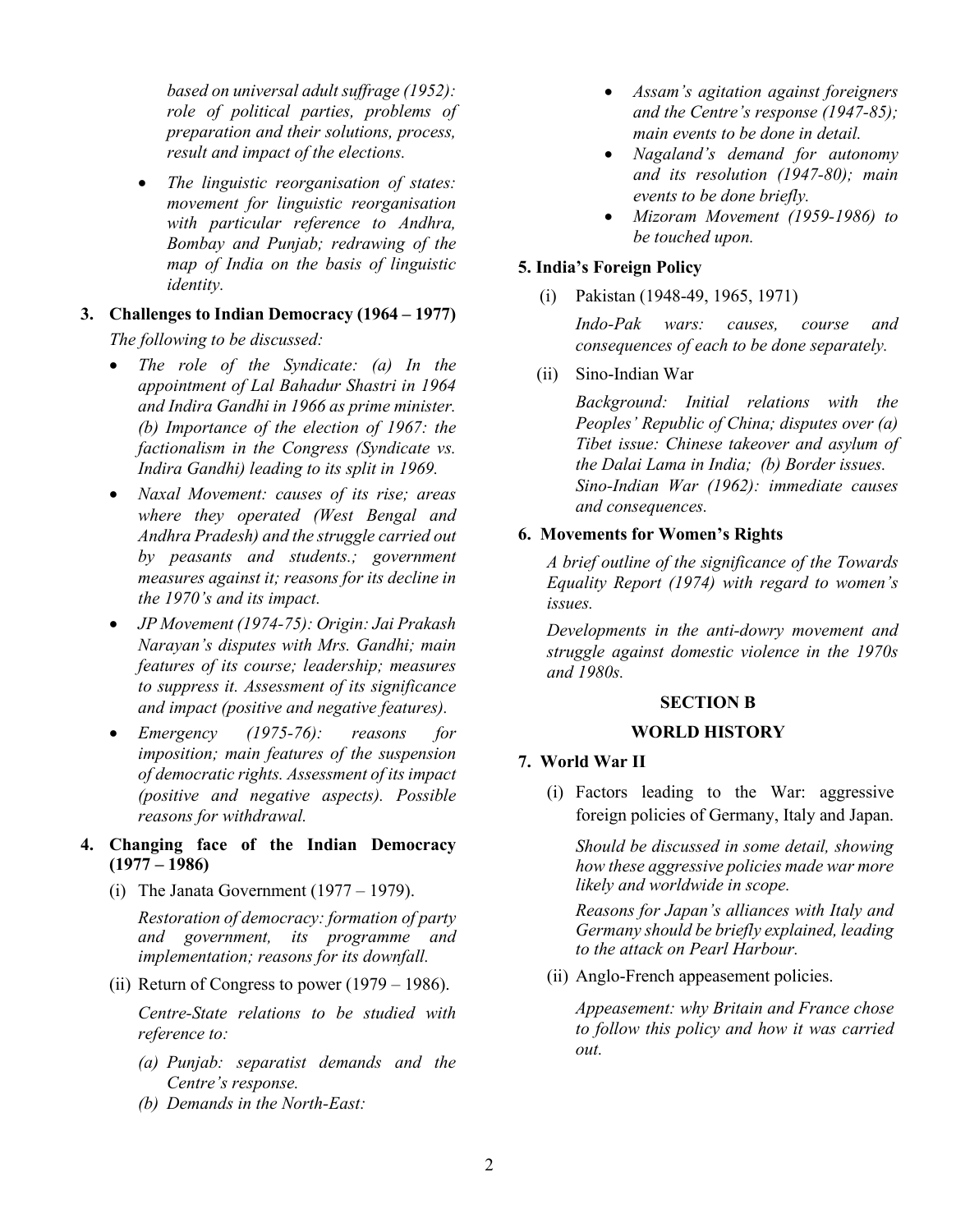(iii) Course of the War: Europe, Africa and Far East.

> *Main theatres of the War during 1939-1945 should be done separately in chronological order; the main battles should be done in some detail: El Alamein, Stalingrad, Midway, the Normandy landings.*

(iv) Reasons for the defeat of the Axis Powers.

*Each of the reasons for the defeat of the Axis should be explained.*

- **8. De-colonisation – in Asia (China) and Africa (Ghana & Kenya)** 
	- (i) China: civil war and the establishment of the People's Republic in 1949; Mao Tse Tung; agrarian and industrial policy; political and economic developments; contribution of Mao.

 *An outline of the post-war struggle between the KMT and CCP and the victory of the Communists. The causes of Communist victory should be stated and briefly explained.* 

 *A short background of the problems facing the Communists in 1949: in agriculture, the gradual process from land distribution to collective farms should be outlined; in industry, the Five Year Plan and Soviet help.* 

 *The 100 Flowers Campaign should be covered in brief. The Great Leap Forward should be covered in more detail, particularly the development of commune and assessment of the GLF. Finally, a brief outline of the Cultural Revolution and its impact on China.* 

 *Estimate of Mao should be short and to the point.* 

(ii) Ghana: democracy, dictatorship and military government (1957-69).

*Brief background to independence, Nkrumah's role, reasons for his overthrow; coup of 1966.* 

(iii) Kenya: conflict and independence (1947 – 1969).

*Background: conflict over independence and role of Kenyatta.*

### **9. Cold War 1945-91– origin, course, end and impact**

(i) Origins of the Cold War: End of wartime unity; Yalta and Potsdam Conferences; Truman Doctrine and Marshall Plan; Molotov Plan, COMECON and Cominform. The communist coup in Czechoslovakia (1948-49).

*The main points raised at the two post-War Conferences as well as the major points of differences should be explained.* 

(ii) The Cold War expands: Berlin Blockade; NATO; division of Germany; "thaw" in the Cold War (1953-59) - how partial was it? Warsaw Pact; detente (1970s).

*Each of the events referred to above should be done in some detail; the Cuban Missile crisis should be done in detail – the easing of tension can be done as a result of the crisis. Only the outline of the reasons for détente should be done.*

(iii) Breakup of the USSR & changes in Eastern Europe – USSR, Germany, Poland, Czechoslovakia.

*Reasons for collapse of USSR: economic failure; Gorbachev's policies (1985): Glasnost and Perestroika.*

*Fall of communism in East Europe in the following countries to be touched upon: Poland, Germany and Czechoslovakia.*

## **10. Protest Movements**

Anti-Apartheid Movement and Feminist Movement.

- *(i) Anti-Apartheid Movement in South Africa (1948-1994): main features of Apartheid, opposition to Apartheid (Dr Nelson Mandela's role), transition to black majority rule and the end of Apartheid.*
- *(ii) Second Wave Feminist Movement in USA (early 1960s – early 1980's): reasons for its origin (the impact of the Presidential Commission, Betty Friedan's book and the Civil Rights Movement; Equal Pay Act of 1963 – its implications for American women, successive measures taken by Johnson (Civil Rights Act of 1964), role of National Organisation for Women (NOW) and its*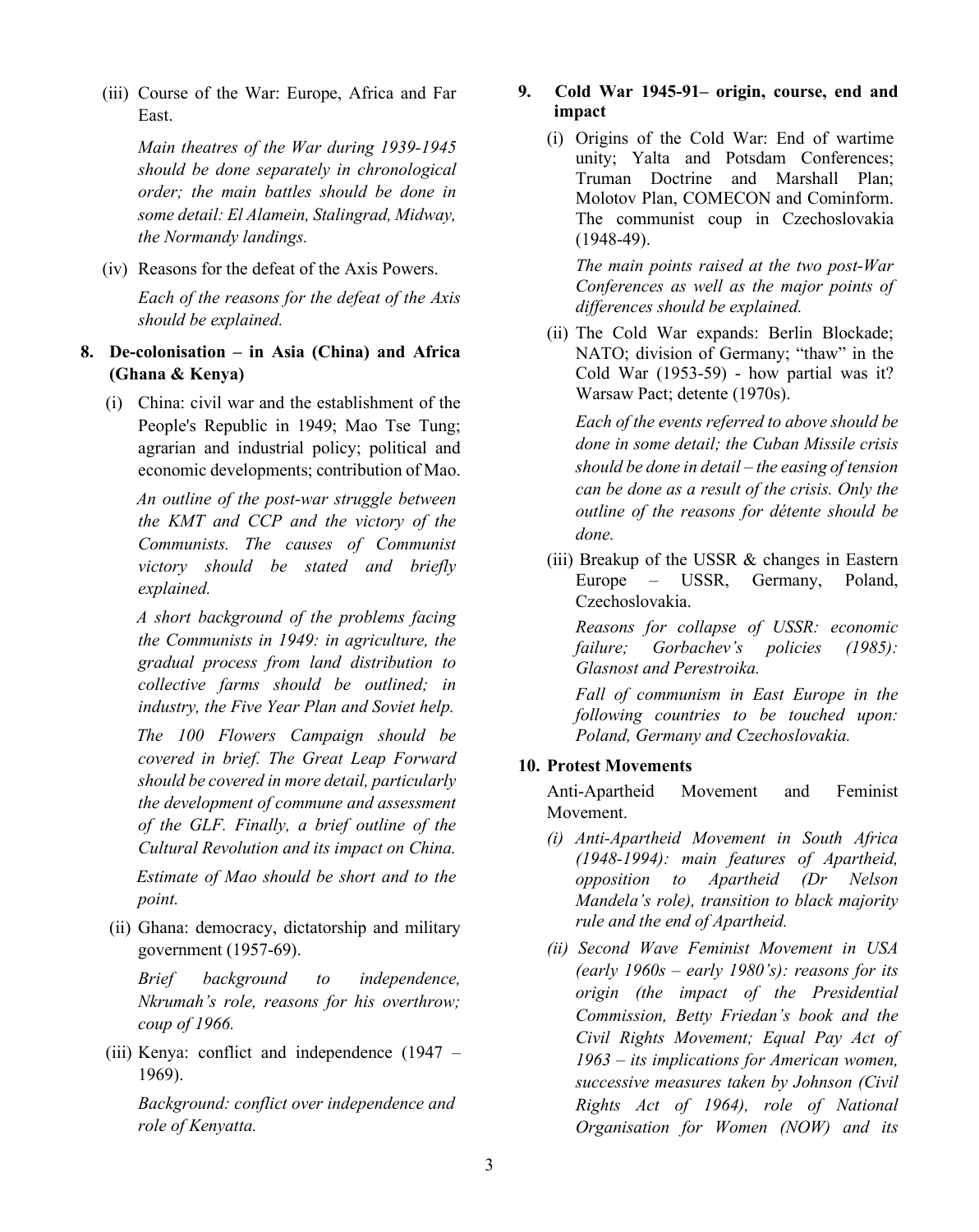*campaign for the Equal Rights Amendment (ERA). Socio-cultural impact of the Movement to be mentioned briefly.*

## **11. Middle East: Israeli-Palestine conflict (1916-1993)**

(i) Post War conflict in Palestine after World War I, till the formation of the state of Israel.

*Aims of Arab nationalism and Zionism. Impact of World War I: the conflicting promises made by the British to the Arabs and the Jews: Husain-MacMahon correspondence, the Sykes-Picot Agreement and the Balfour Declaration. All these need to be understood clearly. A general outline of events in the British Mandate of Palestine from 1919 to the Arab Revolt of the late 1930s (the increased immigration of Jews and the resultant conflict).* 

*The impact of World War II and the intensification of the conflict against Britain's decision to withdraw – the UNO's plan. Creation of Israel and the War of Liberation (a chronological account should suffice here).*

(ii) The Arab-Israeli Wars from 1948 to Camp David Accord (1979).

*The following conflicts should be studied – First Arab- Israeli Conflict (1948-1949), the Suez Crisis (1956), the Six Day War (1967), the Yom Kippur War (1973), Sadat and the Camp David Accord (1979). For each of these events, the causes and results should be studied in detail. Events to be covered briefly.*

*The origin and formation of the PLO.* 

(iii) Oslo Peace Accords (1993).

Intifada and the c*hange in attitude of Israel and the PLO leading to the Oslo Peace Accords: assessment of the main features: why it failed to bring peace.*

## **PAPER II (PROJECT WORK)**

#### **- 20 MARKS**

Candidates will be required to undertake **one** project which **may** be any one of the following:

- 1. A case study.
- 2. A field visit/ investigation.
- 3. A local history.
- 4. Interview/oral evidence.
- 5. Book review/ film review/ posters/ newspapers/ advertisements/ cartoons and art.

The project must not be based primarily on the syllabus; students must be encouraged to produce original, creative and insightful perspectives on an allied aspect of the topic.

For example, if the theme is economic development in India, the project could be on a 5-year plan. However, it would have to give the historical perspective and impact.

#### **The written outcome of the project, in the form of a 2000-word essay, should be structured as given below:**

- A. The research question
- B. Abstract: it must contain the following information:-
	- Reason for choosing the topic
	- Methods and material to be used in the investigation
	- Hypothesis: the conclusion the student is hoping to draw.
- C. Main essay: it must follow the structure given below:-
	- Background and context to be discussed very briefly
	- Explanation of the theme and specific issue of the research question in the context of the background given above
	- Interpretation, Analysis and Critical Evaluation of a range of evidence: the research material gathered by the student
	- Conclusion whether hypothesis stands or not
	- Bibliography a list of all material referred to in the essay, including print, electronic, oral & audio-visual material, referenced correctly, in a standard format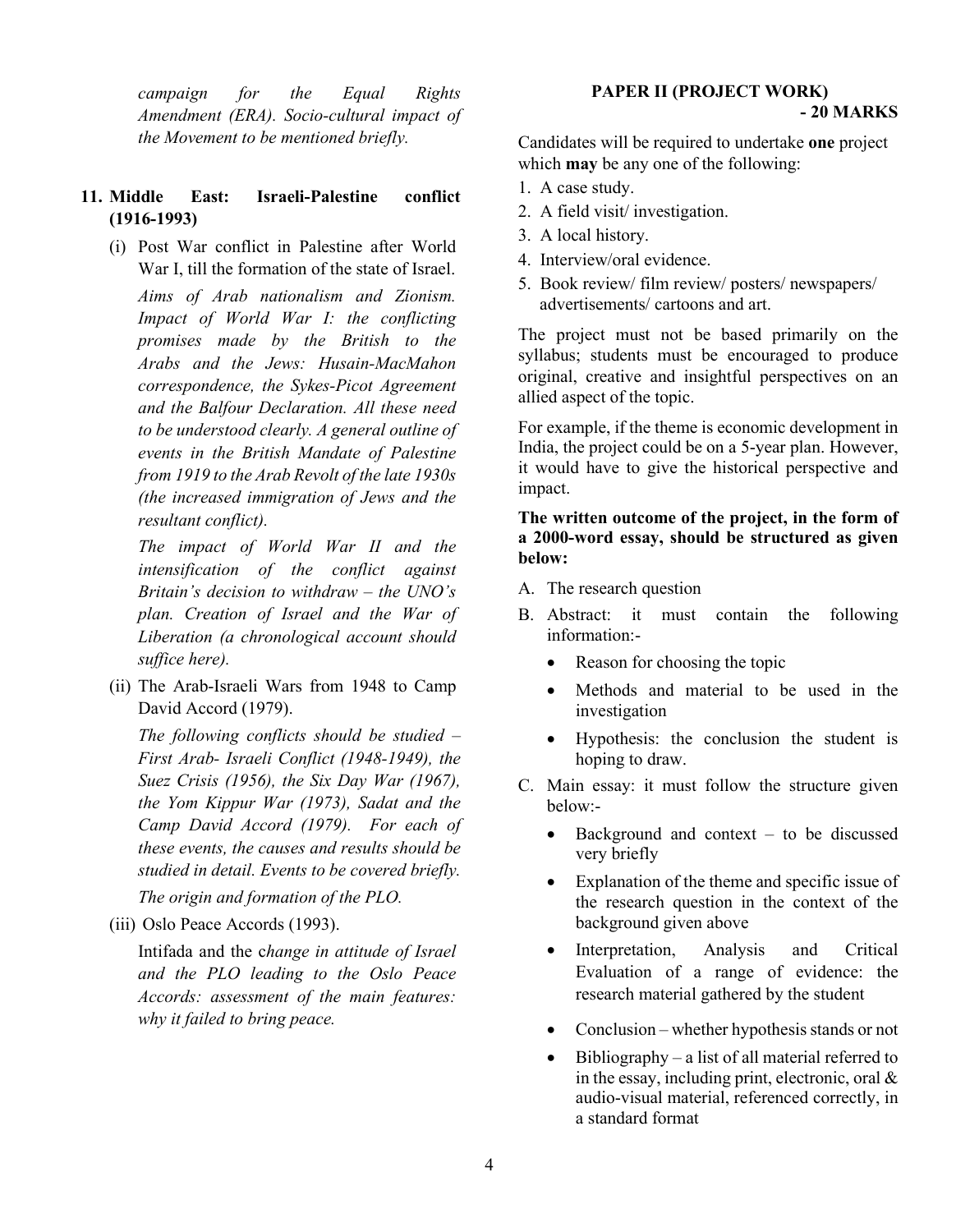• Appendix – optional, only if it is crucial for the better understanding of the project essay.

## **List of suggested Projects:**

- 1. Martin Luther King.
- 2. The West Asian radical organisations ideologies, methodologies, acts and impact.
- 3. Protests Movements a detailed study on any one – political ideologies, civil rights, women, workers, caste, environment.
- 4. Nelson Mandela.
- 5. Karl Marx Wealth of Nations Its influence on the Russian Revolution.
- 6. Mao Zedong and the Chinese Communist Revolution.
- 7. Collapse of the Russian and Chinese Communism.
- 8. Strands in the late  $20<sup>th</sup>$  Century military and economic organisations.
- 9. UN Peacekeeping actions and Weaknesses.
- 10. The Cultural Movement (1968).
- 11. Trends in India's Foreign Policy dynamics and the changing trends.
- 12. Theatres of World War II changes in warfare.

## **Some of the suggested projects have been exemplified in greater detail below:**

- 1. Martin Luther King
	- A. The research question How far was Martin Luther King successful in the achievement of his aims through non-violent methods?
	- B. Abstract: it must contain the following information:-
		- (i) Reason for choosing the topic to understand the value of no-violence as an effective means of protest.
		- (ii) Material and methods to be used in the investigation – Materials: may include books, magazine articles (both print and electronic), Martin Luther King's famous speech, films like Mississippi Burning. Method: reading/ viewing, taking notes for analysis, and evaluation.
		- (iii)Hypothesis: the conclusion the student is hoping to draw.
- C. Main essay: it must follow the structure given below:
	- Background and context Martin Luther King's personal background and his involvement in the civil rights movement.
	- Explanation of the theme and specific issue of the research question in the context of the background given above – the different aspects of the research question must be dealt with individually and in detail: Martin Luther King's aims, methods used by him, how far successful.
	- Interpretation, Analysis and Critical Evaluation of a range of evidence: the research material gathered by the student – the various research material may be analysed and interpreted by the student to fit his/ her hypothesis; may also include comparison of the different sources to evaluate their usefulness.
	- $Conclusion whether hypothesis stands$ or not.
	- Bibliography a list of all material referred to in the essay, including print, electronic, oral & audio-visual material, referenced correctly, in a standard format.
	- Appendix optional, only if it is crucial for the better understanding of the project essay.
- 2. The West Asian radical organisations ideologies, methodologies, acts and impact.
	- A. The research question What methods were used in the period 1948-1979 by the PLO to achieve a homeland for Palestinians and with what effect?
	- B. Abstract: it must contain the following information:-
		- (i) Reason for choosing the topic to understand the impact of radical political organizations on the search for peace in West Asia.
		- (ii) Methods and material to be used in the investigation – Materials: may include books, magazine articles (both print and electronic), films like Chronicle of A Disappearance (1996). Method: reading/ viewing, taking notes for analysis, and evaluation.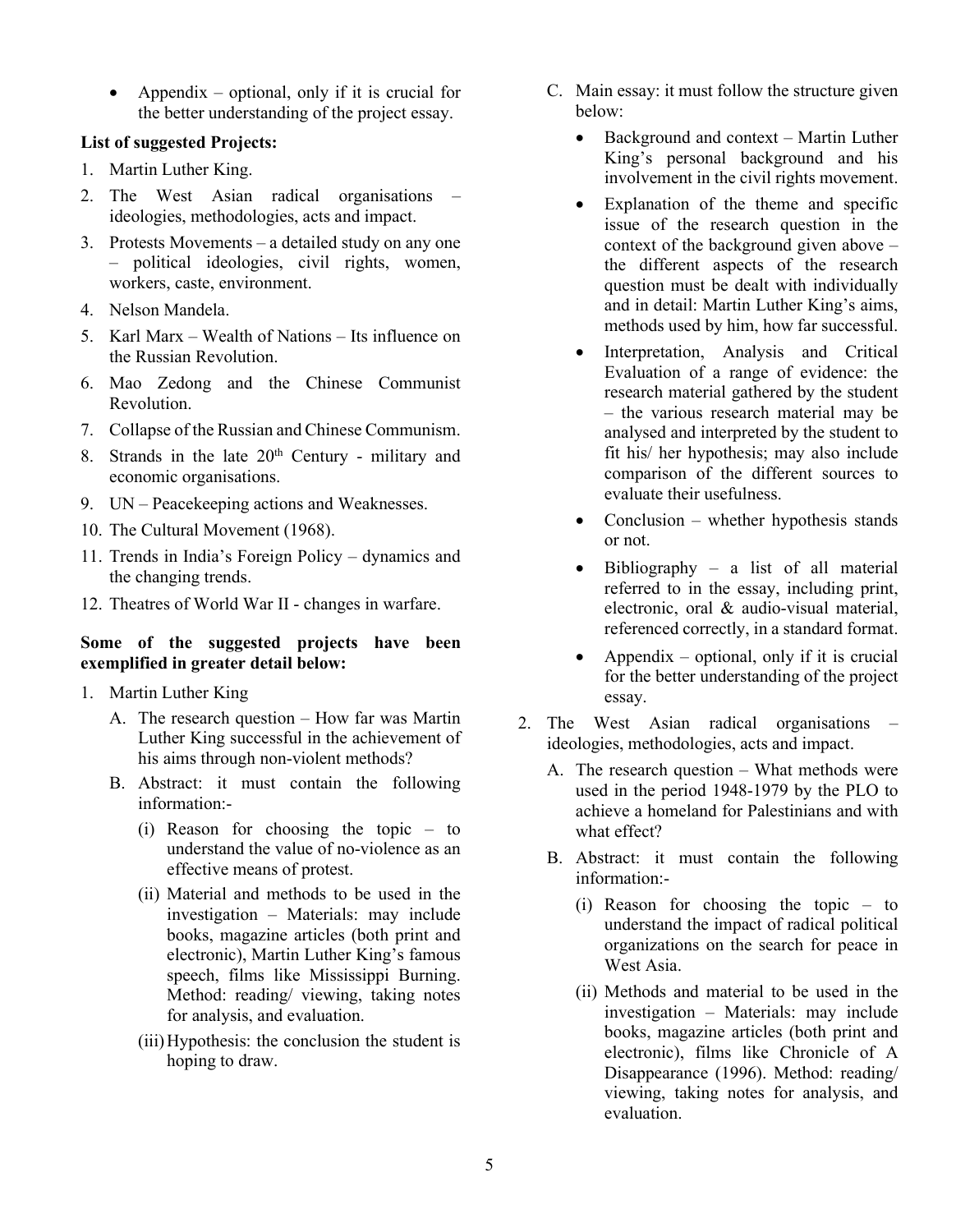- (iii)Hypothesis: the conclusion the student is hoping to draw.
- C. Main essay: it must follow the structure given below:-
	- Background and context to be discussed very briefly: West Asia, the settlement of Jews in Israel, the question of Palestinians and the Birth of the PLO.
	- Explanation of the theme and specific issue of the research question in the context of the background given above – the different aspects of the research question must be dealt with individually and in detail: the role played by the PLO, its impact, its success/ failures.
	- Interpretation, Analysis and Critical Evaluation of a range of evidence: the research material gathered by the student – the various research material may be analysed and interpreted by the student to fit his/ her hypothesis; may also include comparison of the different sources to evaluate their usefulness.
	- Conclusion whether hypothesis stands or not.
	- Bibliography a list of all material referred to in the essay, including print, electronic, oral & audio-visual material, referenced correctly, in a standard format.
	- Appendix optional, only if it is crucial for the better understanding of the project essay.
- 3. Protests Movements a detailed study on any one - political ideologies, civil rights, women, workers, caste, environment.
	- A. The research question What impact did the Greenpeace movement have on the general improvement of the world environment in the 1970s and 1980s?
	- B. Abstract: it must contain the following information:-
		- (i) Reason for choosing the topic to understand the connection between global politics and environmental issues.
		- (ii) Methods and material to be used in the investigation – Materials: may include

books, magazine articles (both print and electronic), films like Free Willy (1993) and Soylent Green (1973)

- (iii)Hypothesis: the conclusion the student is hoping to draw – that people have become much more conscious of the importance of the natural environment.
- C. Main essay: it must follow the structure given below:-
	- Background and context How the Greenpeace movement was born and the context of world politics at that time that adversely affected the environment.
	- Explanation of the theme and specific issue of the research question in the context of the background given above the different aspects of the research question must be dealt with individually and in detail: Aims of the Greenpeace movement, its organization and structure, its activities in the 1970s and 1980s; its relationship and issues/ conflicts with national governments.
	- Interpretation, Analysis and Critical Evaluation of a range of evidence: the research material gathered by the student – the various research material may be analysed and interpreted by the student to fit his/ her hypothesis; may also include comparison of the different sources to evaluate their usefulness.
	- Conclusion whether hypothesis stands or not.
	- Bibliography a list of all material referred to in the essay, including print, electronic, oral & audio-visual material, referenced correctly, in a standard format.
	- Appendix optional, only if it is crucial for the better understanding of the project essay.